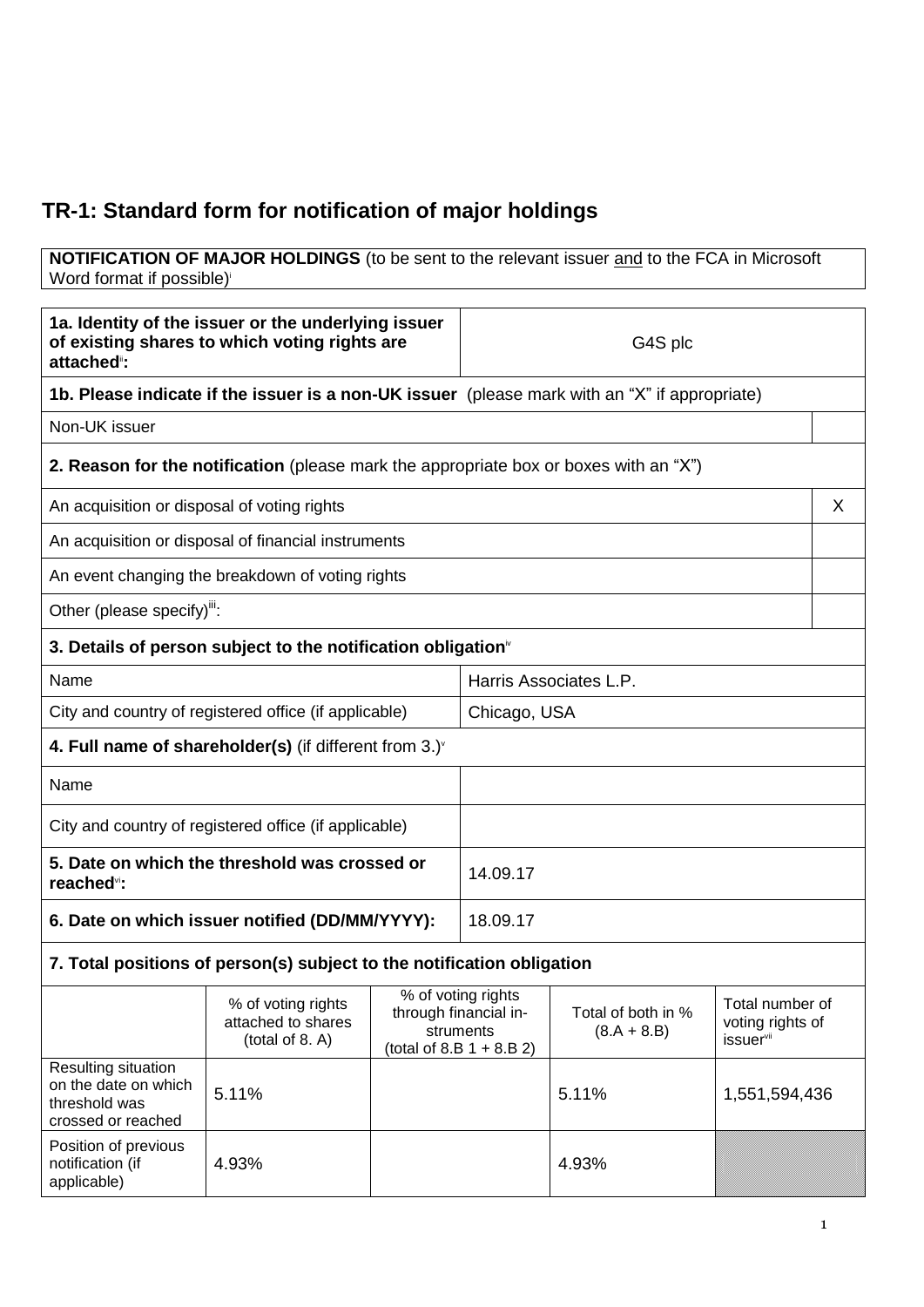## **8. Notified details of the resulting situation on the date on which the threshold was crossed or**  reached<sup>viii</sup>

## **A: Voting rights attached to shares**

| Class/type of<br>shares      | Number of voting rightsix                                     |                                                                       | % of voting rights                                            |                                                                       |
|------------------------------|---------------------------------------------------------------|-----------------------------------------------------------------------|---------------------------------------------------------------|-----------------------------------------------------------------------|
| ISIN code (if possible)      | <b>Direct</b><br>(Art 9 of Directive<br>2004/109/EC) (DTR5.1) | <b>Indirect</b><br>(Art 10 of Directive<br>2004/109/EC)<br>(DTR5.2.1) | <b>Direct</b><br>(Art 9 of Directive<br>2004/109/EC) (DTR5.1) | <b>Indirect</b><br>(Art 10 of Directive<br>2004/109/EC)<br>(DTR5.2.1) |
| GB00B01FLG62<br>Common stock |                                                               | 79,355,377                                                            |                                                               | 5.11%                                                                 |
|                              |                                                               |                                                                       |                                                               |                                                                       |
|                              |                                                               |                                                                       |                                                               |                                                                       |
| <b>SUBTOTAL 8. A</b>         | 79,355,377                                                    |                                                                       | 5.11%                                                         |                                                                       |

| B 1: Financial Instruments according to Art. 13(1)(a) of Directive 2004/109/EC (DTR5.3.1.1 (a)) |                               |                                                     |                                                                                                        |                    |
|-------------------------------------------------------------------------------------------------|-------------------------------|-----------------------------------------------------|--------------------------------------------------------------------------------------------------------|--------------------|
| <b>Type of financial</b><br>instrument                                                          | <b>Expiration</b><br>$date^x$ | Exercise/<br><b>Conversion Period</b> <sup>xi</sup> | <b>Number of voting rights</b><br>that may be acquired if<br>the instrument is<br>exercised/converted. | % of voting rights |
|                                                                                                 |                               |                                                     |                                                                                                        |                    |
|                                                                                                 |                               |                                                     |                                                                                                        |                    |
|                                                                                                 |                               |                                                     |                                                                                                        |                    |
|                                                                                                 |                               | <b>SUBTOTAL 8. B 1</b>                              |                                                                                                        |                    |

| 2004/109/EC (DTR5.3.1.1 (b))    |                               |                                             | B 2: Financial Instruments with similar economic effect according to Art. 13(1)(b) of Directive |                            |                    |
|---------------------------------|-------------------------------|---------------------------------------------|-------------------------------------------------------------------------------------------------|----------------------------|--------------------|
| Type of financial<br>instrument | <b>Expiration</b><br>$date^x$ | Exercise/<br><b>Conversion</b><br>Period xi | <b>Physical or</b><br>cash<br><b>settlement</b> <sup>xii</sup>                                  | Number of<br>voting rights | % of voting rights |
|                                 |                               |                                             |                                                                                                 |                            |                    |
|                                 |                               |                                             |                                                                                                 |                            |                    |
|                                 |                               |                                             |                                                                                                 |                            |                    |
|                                 |                               |                                             | <b>SUBTOTAL</b><br>8.B.2                                                                        |                            |                    |